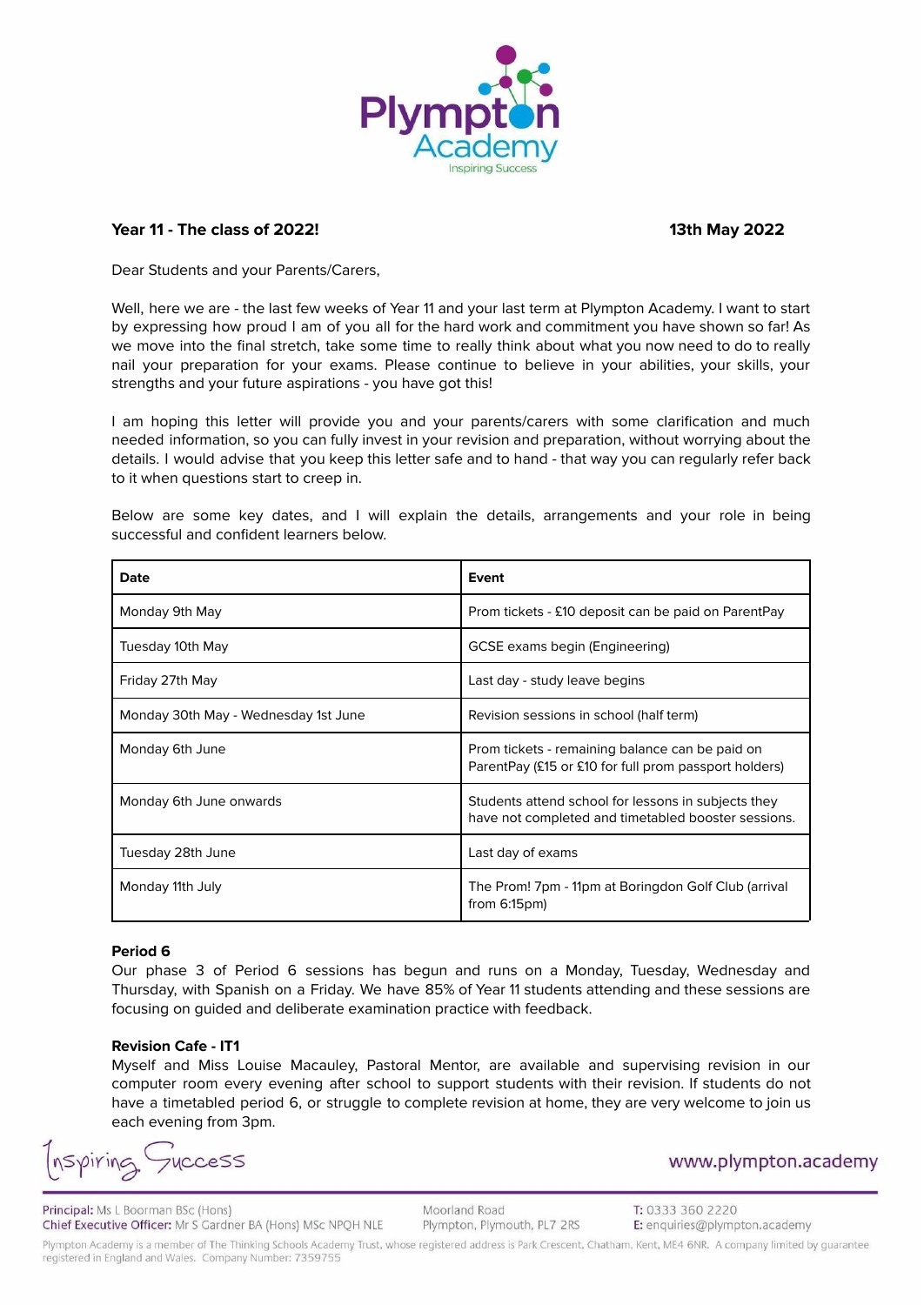

## **Revision (previously known as homework)**

All homework is now revision! Teachers will continue to set work for students to complete at home but this has been renamed as revision. The expectation is that students follow their original homework timetable and complete the work set. From Monday 16th May students will no longer receive detentions for not completing their work but are still encouraged to complete all revision tasks so they are supporting their progress and preparation for their GCSEs.

## **Seclusion**

To ensure we are maximising students' time spent in lessons, we have changed the process regarding completing a Seclusion. If students are removed from a lesson, they will be in seclusion for the rest of the lesson. Students do not have to stay in seclusion for 24 hours, instead they must return to seclusion during break time, lunchtime and sit a 1 hour detention after school - the same day. The seclusion will not carry over to the following day. If students do not complete their seclusion at break, lunch and after school they will then have to complete 24 hours before returning to lessons (the original seclusion process). Restorative conversations and contact home is still very much an expectation.

### **Prom**

Our Prom is booked for Monday 11th July, 7pm - 11pm at Boringdon Golf. Students can arrive from 6:15pm. To secure your place/ticket please pay a £10 deposit. This payment can be made on ParentPay from Monday 9th May and must be received by Friday 27th May. The remaining balance can be paid from Monday 6th June. All final payments must be received by Friday 24th June. If you manage to hand in a full Prom Passport you will receive a £5 discount off the price of your ticket. Ticket prices are £25 and include venue hire, entertainment, decorations, food, additional prizes and a photo booth.

### **Last Day**

Our last official day of Year 11 is Friday 27th May. On this day we will have our leavers' assembly, BBQ and shirt signing on the school site. Further details will follow closer to the time.

### **Half term Revision**

From Monday 30th May - Wednesday 1st June there will be carefully planned revision sessions for our Year 11 students. The final details and arrangements will be shared with you shortly by Mr McCormack..

### **Study leave**

After the last day on Friday 27th May, students will be on study leave. That means students will be studying/revising for their upcoming exams. Students will be required to still attend their timetabled lessons until they have completed the course. Once the exam has been sat and/or the coursework has all been submitted, students will not be required to attend their timetabled lesson. This is not 'free time' but instead provides students with additional preparation time for their upcoming exams. Students attending lessons after the 27th May are still required to wear full school uniform and must sign in and out through the main reception on Moorland Road. There will be study space made available for those that do not want to return home and study at home between exams.

### **Booster Sessions**

In addition to timetabled lessons and revision sessions over half-term, students will also have exam booster sessions for the core subjects. These sessions will generally run the day before each core exam, from period 5 through to the end of the day. Students will receive a timetable for these booster sessions shortly.

Inspiring Guccess

Principal: Ms L Boorman BSc (Hons) Chief Executive Officer: Mr S Gardner BA (Hons) MSc NPQH NLE Moorland Road Plympton, Plymouth, PL7 2RS www.plympton.academy

T: 0333 360 2220 E: enquiries@plympton.academy

Plympton Academy is a member of The Thinking Schools Academy Trust, whose registered address is Park Crescent, Chatham, Kent, ME4 6NR. A company limited by guarantee registered in England and Wales. Company Number: 7359755